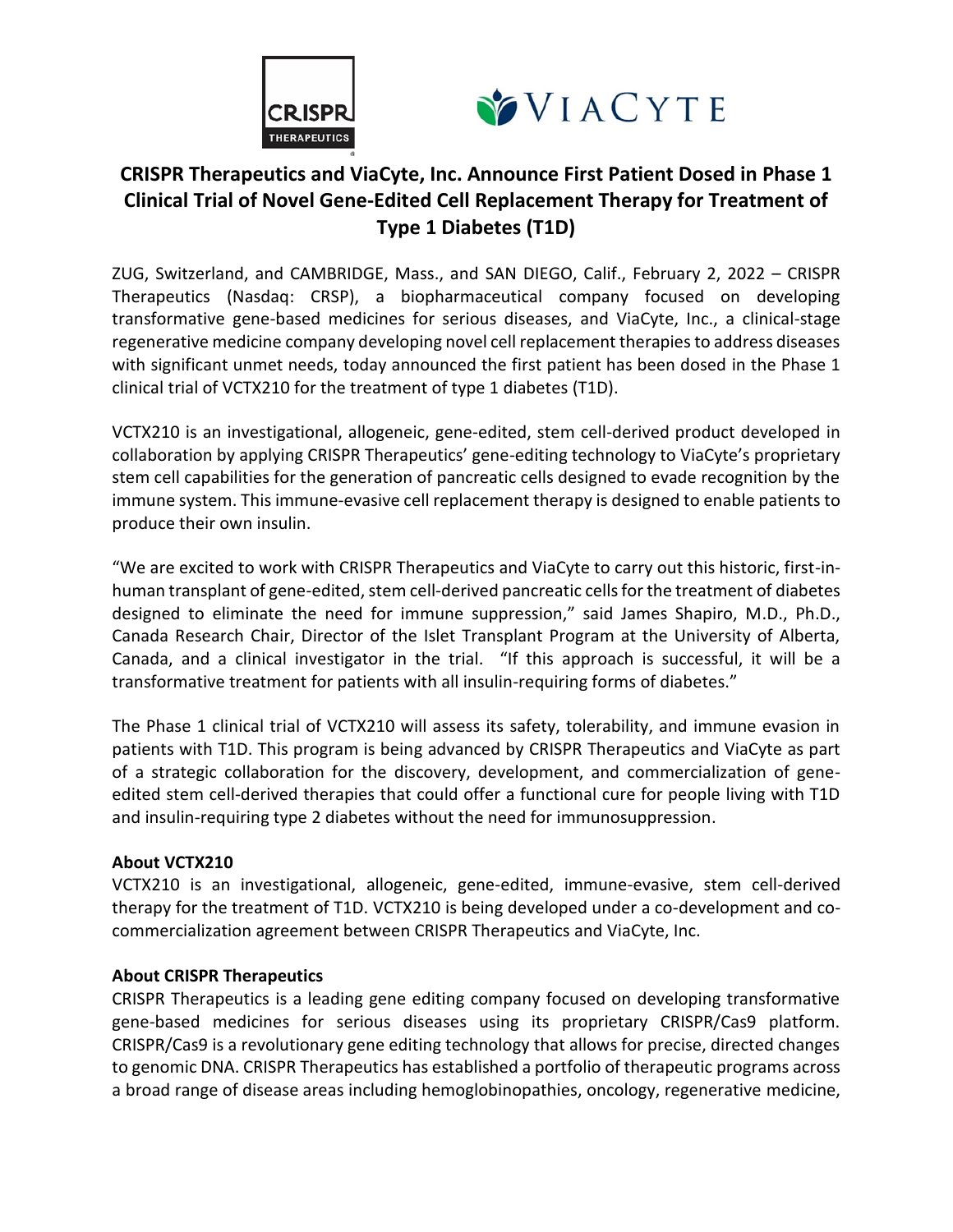and rare diseases. To accelerate and expand its efforts, CRISPR Therapeutics has established strategic collaborations with leading companies including Bayer, Vertex Pharmaceuticals and ViaCyte, Inc. CRISPR Therapeutics AG is headquartered in Zug, Switzerland, with its wholly owned U.S. subsidiary, CRISPR Therapeutics, Inc., and R&D operations based in Cambridge, Massachusetts, and business offices in San Francisco, California and London, United Kingdom. For more information, please visit [www.crisprtx.com.](http://www.crisprtx.com/)

CRISPR THERAPEUTICS® word mark and design logo, are registered trademarks of CRISPR Therapeutics AG. All other trademarks and registered trademarks are the property of their respective owners.

#### **About ViaCyte**

ViaCyte is a privately held clinical-stage regenerative medicine company developing novel cell replacement therapies based on two major technological advances: cell replacement therapies derived from pluripotent stem cells and medical device systems for cell encapsulation and implantation. ViaCyte has the opportunity to use these technologies to address critical human diseases and disorders that can potentially be treated by replacing lost or malfunctioning cells or proteins. ViaCyte's first product candidates are being developed as potential long-term treatments for patients with type 1 diabetes to achieve glucose control targets and reduce the risk of hypoglycemia and diabetes-related complications. To accelerate and expand ViaCyte's efforts, it has established collaborative partnerships with leading companies, including CRISPR Therapeutics and W.L. Gore & Associates. ViaCyte is headquartered in San Diego, California. For more information, please visit [www.viacyte.com](https://www.globenewswire.com/Tracker?data=7hUgIj692zuICCNYSzF0I5h-sMbKOGodWzesK2jIpuHqM-DLzWK6dnwOeWSiygflSjKJcYiAyto8XCLgTiq4ew==) and connect with ViaCyte on [Twitter,](https://www.globenewswire.com/Tracker?data=IjyshtJQi9ADyMrqF1Wh0At_ZVbMk2ijT0PmQxcjjSjsoLdgSwiEDYSoApwyegRLDXQVyZ17rRZPk-Ln_ZLCFA==) [Facebook,](https://www.globenewswire.com/Tracker?data=F-CEkhTyyYlsizfVCf-MQlPXl63F-gNSLGQsBWz8weTeKODjIE-65xuBglWRE50pwt48bhucDXnvtgRqJIFM4g==) and [LinkedIn.](https://www.globenewswire.com/Tracker?data=EmAo69e09DD3zjNsiA213Sm5xb1LmLR0tzK-6Nckz9WuTjt9f8EkxydMp_0_UZgKMXgfLyCfy3YXrO9GxWYVRCPoFmosFqSAYiyz8py9flaVS4W6tA3SLevCAViFHggP)

## **CRISPR Therapeutics Forward-Looking Statement**

*This press release may contain a number of "forward-looking statements" within the meaning of the Private Securities Litigation Reform Act of 1995, as amended, including statements made by Dr. Shapiro in this press release, as well as statements regarding CRISPR Therapeutics' expectations about any or all of the following: (i) the safety, efficacy and clinical progress of our various clinical programs, including our VCTX210 program; (ii) the status of clinical trials (including, without limitation, activities at clinical trial sites) and expectations regarding data from clinical trials; (iii) the data that will be generated by ongoing and planned clinical trials, and the ability to use that data for the design and initiation of further clinical trials; and (iv) the therapeutic value, development, and commercial potential of CRISPR/Cas9 gene editing technologies and therapies, including as compared to other therapies. Without limiting the foregoing, the words "believes," "anticipates," "plans," "expects" and similar expressions are intended to identify forward-looking statements. You are cautioned that forward-looking statements are inherently uncertain. Although CRISPR Therapeutics believes that such statements are based on reasonable assumptions within the bounds of its knowledge of its business and operations, forward-looking statements are neither promises nor guarantees and they are necessarily subject to a high degree of uncertainty and risk. Actual performance and results may differ materially from those projected or suggested in the forward-looking statements due to various risks and uncertainties. These risks and uncertainties include, among others: the potential*